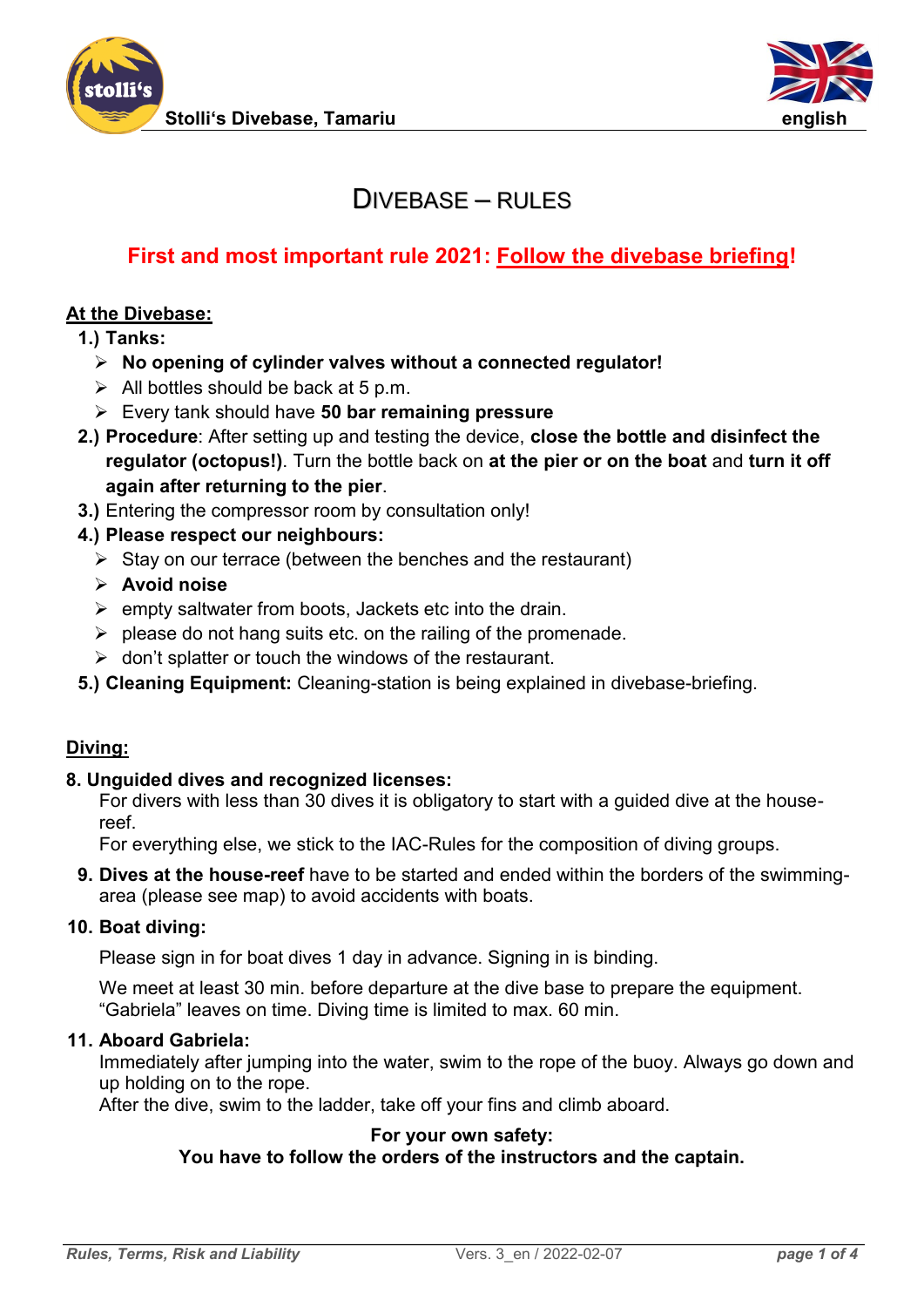



# **TERMS OF PARTICIPATION FOR DIVING**

## **TO BE ABLE TO SCUBA DIVE YOU NEED TO:**

- 1. Hold a qualification or certificate that enables you to practice Sport Recreational Scuba Diving, a personal medical insurance policy + civil liability for third parties and a medical certificate from within the last two years or correctly fill out the medical self assessment.
- 2. Minors need authorization from their parents or tutor and must be accompanied by a suitably qualified adult.

#### **FOLLOW THE SCUBA DIVING SAFETY REGULATIONS:**

- 1. Plan the dive in keeping with the lowest level held by a diver in your group. Take the sea conditions into account and listen to the advice given by the technical staff in diving centres, who are highly familiar with the area.
- 2. Solo Diving is forbidden. Diving must always be done with at least one other buddy. lt you come on your own, the diving center staff will find you someone with whom to dive.
- 3. All divers with first-level qualification-certificate must be accompanied by a diver with a higher level or by a member of the technical staff at the diving center.
- 4. The minimum personal equipment for diving includes a mask, fins, regulator on demand, alternative air-source, scuba tank, System for securing the tank, buoyancy device, fast-release weight belt, gauges tor measuring air supply, depth, time and exposure to inert gas, wetsuit, knife or cutting system.
- 5. Always verify the correct functioning of all the equipment and the air level before starting each dive.
- 6. If you wish to dive with your own tank or use the center's compressed air service, you must provide evidence that the tank complies with obligatory safety regulations: pressure test every 3 years and visual inspection every year.
- 7. Always respect the depth limits for which you have been trained and certified.
- 8. During the dive, divers are responsible for managing their air and verifying it on a regular basis.
- 9. Always plan the dive within the safety rules.
- 10. In all cases, the maximum depth for Sport-Recreational diving is 40 m.
- 11. Dives are often made in protected spaces or those with a high natural value. Please remember that you may not touch or collect any seabed species or feed the fish.
- 12. You should be familiar with and always respect regulations on scuba diving in Catalonia. Further information at www.subcostabrava.com

#### **REMEMBER:**

You should **NEVER** go scuba diving if you do not feel physically or mentally well, which includes states of stress, anxiety, tiredness, etc.

You should **NEVER** go scuba diving if you are drunk or if you have ingested drugs or similar items.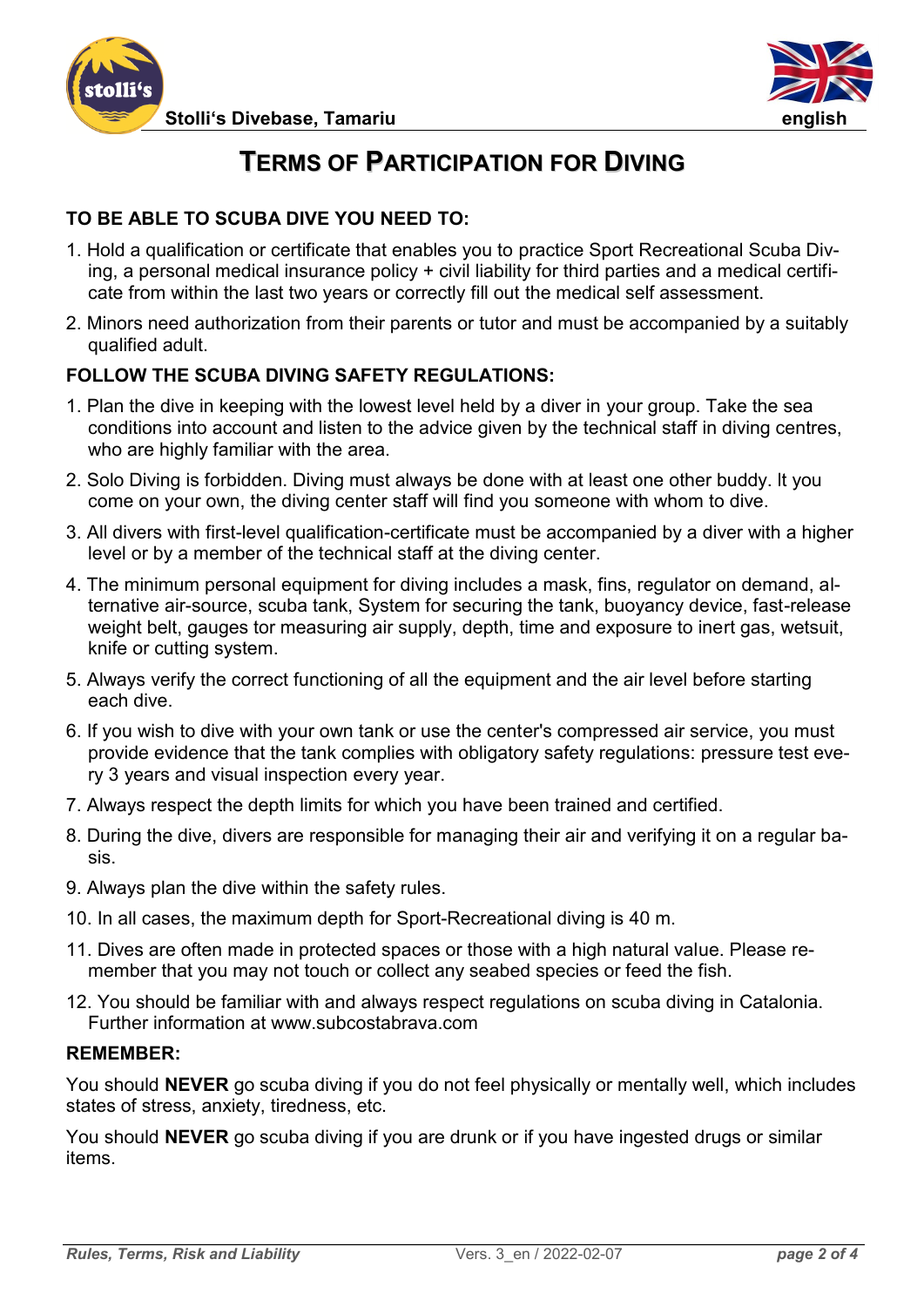



# **STATEMENT OF RISK AND LIABILITY**

This is a statement in which you are informed of the risks of skin and scuba diving. The statement also sets out the circumstances in which you participate in the diving programme at your own risk. Your signature on Stollis registration form gives proof that you have received and read this statement. It is important that you read the contents of this statement before signing the registration form. If you do not understand anything contained in this statement, then please discuss it with your instructor. If you are a minor, the registration form must also be signed by a parent or guardian.

### **Warning**

Skin and scuba diving have inherent risks which may result in serious injury or death. Diving with compressed air involves certain inherent risks; decompression sickness, embolism or other hyperbaric injury can occur that require treatment in a recompression chamber. Open water diving trips that are necessary for training and for certification, may be conducted at a site that is remote, either by time or distance or both, from such a recompression chamber. Skin and scuba diving are physically strenuous activities and you will be exerting yourself during this diving programme. You must advise truthfully and fully inform the dive professionals and the facility through which this programme is offered of your medical history.

### **Acceptance of Risk**

I understand and agree that neither the dive professionals conducting this programme, nor Stollis Divebase, nor PADI EMEA Ltd., nor the diving associations (International Aquanautic Club GmbH & Co. KG, SSI International GmbH, PADI EMEA Ltd. nor their affiliate or subsidiary corporations, nor any of their respective employees, officers, agents, contractors or assigns) accept any responsibility for any death, injury or other loss suffered by me to the extent that is result from my own conduct or any matter or condition under my control that amounts to my own contributory negligence.

In the absence of any negligence or other breach of duty by the dive professionals of Stollis Divebase, or Stollis Divebase, or the diving associations (International Aquanautic Club GmbH & Co. KG, SSI International GmbH, PADI EMEA Ltd. and all parties referred to above), my participation in this diving programme is entirely at my own risk.

BY SIGNING STOLLIS DIVEBASE'S REGISTRATION FORM, I CONFIRM THAT I HAVE FUL-LY INFORMED MYSELF OF THE CONTENTS OF THIS STATEMENT OF RISK AND LIABIL-ITY BY READING IT BEFORE.